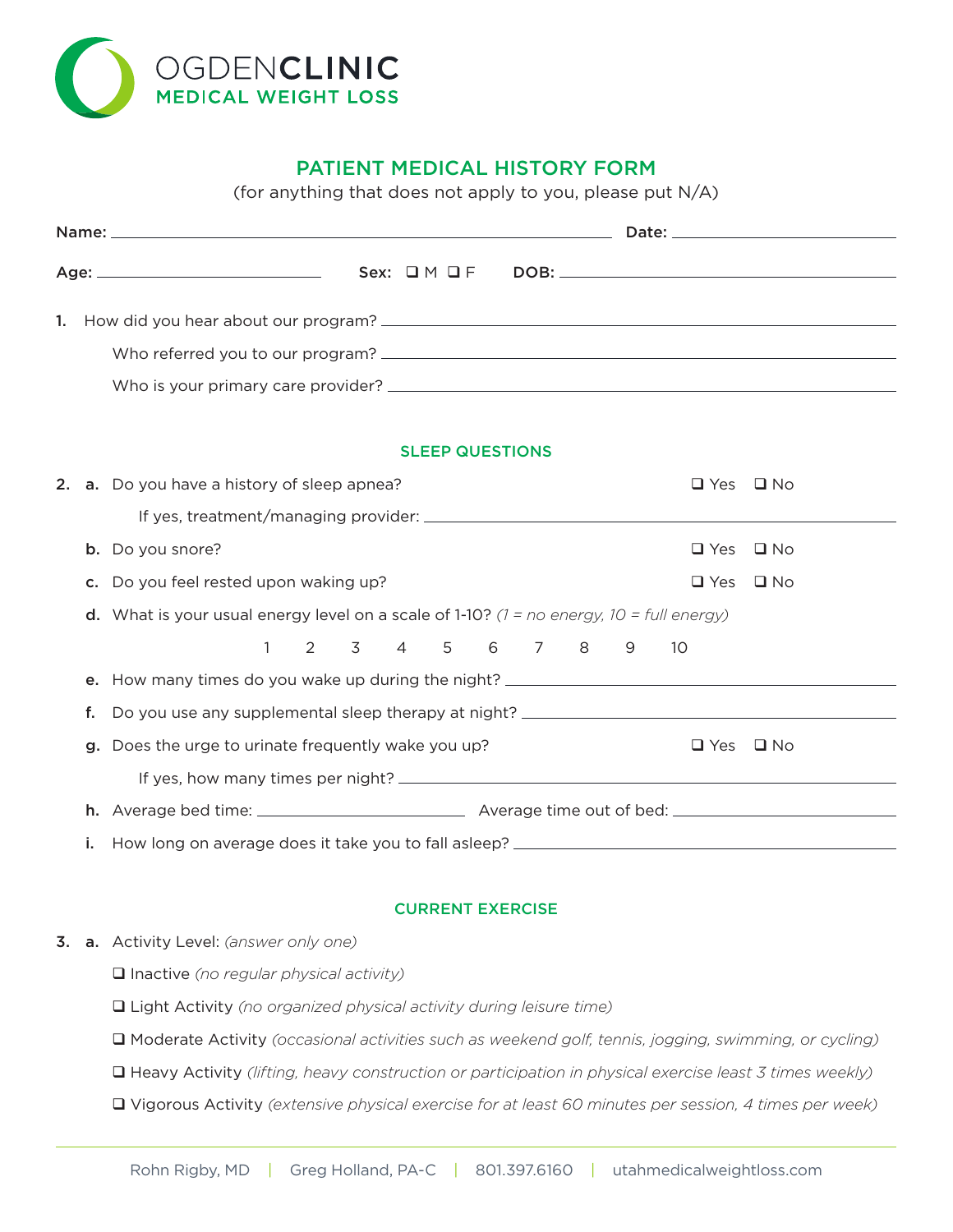## OB/GYN HISTORY

|  | 5. a. Have you had any pregnancies?                                              | $\square$ Yes        | $\square$ No |  |
|--|----------------------------------------------------------------------------------|----------------------|--------------|--|
|  |                                                                                  |                      |              |  |
|  | Any problems during pregnancy?                                                   | $\Box$ Yes $\Box$ No |              |  |
|  | Any difficulty getting pregnant?                                                 | $\Box$ Yes $\Box$ No |              |  |
|  | Any diagnosis of infertility?                                                    | $\Box$ Yes           | $\Box$ No    |  |
|  | Did you gain more than 40 lbs. with pregnancy?                                   | $\Box$ Yes $\Box$ No |              |  |
|  | Did you have a baby weighing 8 lbs. or more at birth?                            | $\Box$ Yes $\Box$ No |              |  |
|  |                                                                                  |                      |              |  |
|  | c. Are your menstrual cycles heavy?                                              | $\Box$ Yes $\Box$ No |              |  |
|  | d. Are your menstrual cycles regular?                                            | $\Box$ Yes $\Box$ No |              |  |
|  | e. Is there pain associated with your menstrual cycles?                          | $\Box$ Yes $\Box$ No |              |  |
|  | f. What is your current form of contraceptive? _________________________________ |                      |              |  |
|  |                                                                                  |                      |              |  |

### MEDICAL HISTORY

|  | 6. a. Are you under a doctor's care presently? | $\Box$ Yes $\Box$ No |  |
|--|------------------------------------------------|----------------------|--|
|  | If yes, for what? $\_$                         |                      |  |

b. Past Medical History *(check all that apply)*

| Alcohol Abuse<br>□                 | Gallbladder Disorder<br>$\Box$ | Lung Disease<br>⊔           |  |
|------------------------------------|--------------------------------|-----------------------------|--|
| Anemia<br>◻                        | Gout<br>⊔                      | Osteoporosis/penia<br>❏     |  |
| Arthritis<br>⊔                     | Heart Valve Disorder<br>□      | $\Box$ Psychiatric Illness  |  |
| <b>Bleeding Disorder</b><br>⊔      | Jaundice<br>ப                  | <b>Thyroid Disease</b><br>⊔ |  |
| Cancer<br>ப                        | <b>Kidney Disease</b><br>⊔     | Ulcers<br>◻                 |  |
| <b>Eating Disorder</b><br>◻        | Liver Disease<br>$\Box$        | ப                           |  |
| c. Are you taking any medications? |                                | $\Box$ Yes $\Box$ No        |  |
| Prescription Drugs: (list all)     |                                |                             |  |
|                                    |                                |                             |  |
|                                    |                                |                             |  |
|                                    |                                |                             |  |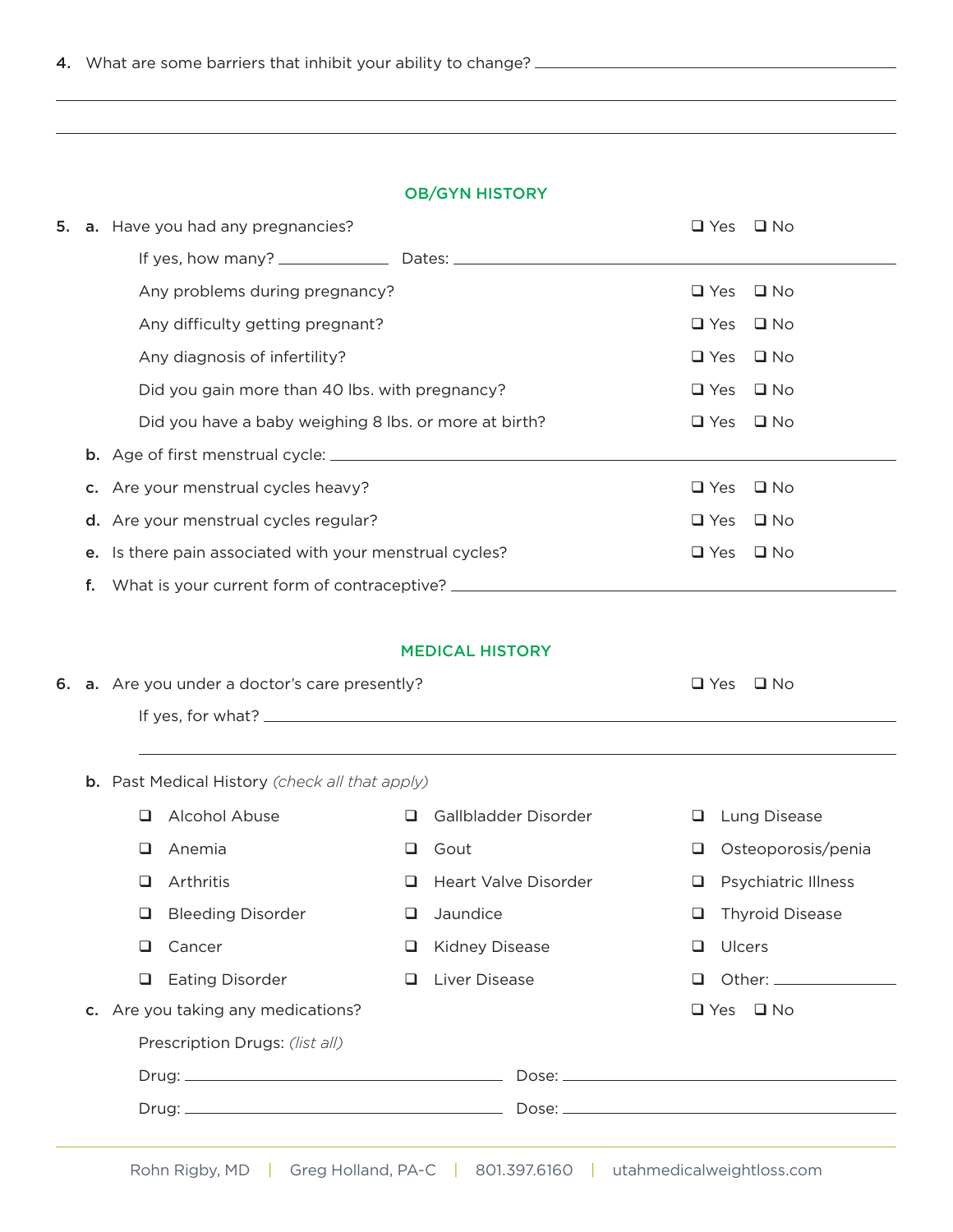| d. History of High Blood Pressure?                                   | $\Box$ Yes<br>$\Box$ No                                                               |
|----------------------------------------------------------------------|---------------------------------------------------------------------------------------|
| e. History of Diabetes?                                              | $\square$ No<br>$\Box$ Yes                                                            |
|                                                                      |                                                                                       |
| What type?<br>$\Box$ Type $\Box$ Type II                             | $\square$ Gestational                                                                 |
| History of heart attack, chest pain, or other heart condition?<br>f. | $\Box$ Yes<br>$\square$ No                                                            |
| g. History of frequent headaches?                                    | $\Box$ Yes<br>$\square$ No                                                            |
| History of migraines?                                                | $\Box$ Yes<br>$\Box$ No                                                               |
| History of constipation? (difficulty in bowel movements?)<br>h.      | $\Box$ Yes<br>$\square$ No                                                            |
| History of Glaucoma?<br>j.                                           | $\Box$ Yes<br>$\square$ No                                                            |
| Have you had any of the following? (check all that apply?)<br>j.     |                                                                                       |
| $\Box$ Acne                                                          | Dermatitis/Eczema/Skin Condition<br>$\Box$                                            |
| Skin tags<br>□                                                       | Abnormal facial hair growth<br>□                                                      |
|                                                                      | $\Box$ Areas of dark skin behind neck, armpits, under breasts, around waist or groin. |
| Do you have any known allergies to medications?<br>k.                | $\Box$ Yes<br>$\square$ No                                                            |
|                                                                      |                                                                                       |

# SURGICAL HISTORY

|  | 7. a. Have you had any surgeries?                                                                                                                                                                                              | $\Box$ Yes $\Box$ No |  |
|--|--------------------------------------------------------------------------------------------------------------------------------------------------------------------------------------------------------------------------------|----------------------|--|
|  |                                                                                                                                                                                                                                |                      |  |
|  |                                                                                                                                                                                                                                |                      |  |
|  |                                                                                                                                                                                                                                |                      |  |
|  | <b>b.</b> Have you had any over-night hospital visits?                                                                                                                                                                         | $\Box$ Yes $\Box$ No |  |
|  |                                                                                                                                                                                                                                |                      |  |
|  |                                                                                                                                                                                                                                |                      |  |
|  | Reason: The contract of the contract of the contract of the contract of the contract of the contract of the contract of the contract of the contract of the contract of the contract of the contract of the contract of the co |                      |  |
|  |                                                                                                                                                                                                                                |                      |  |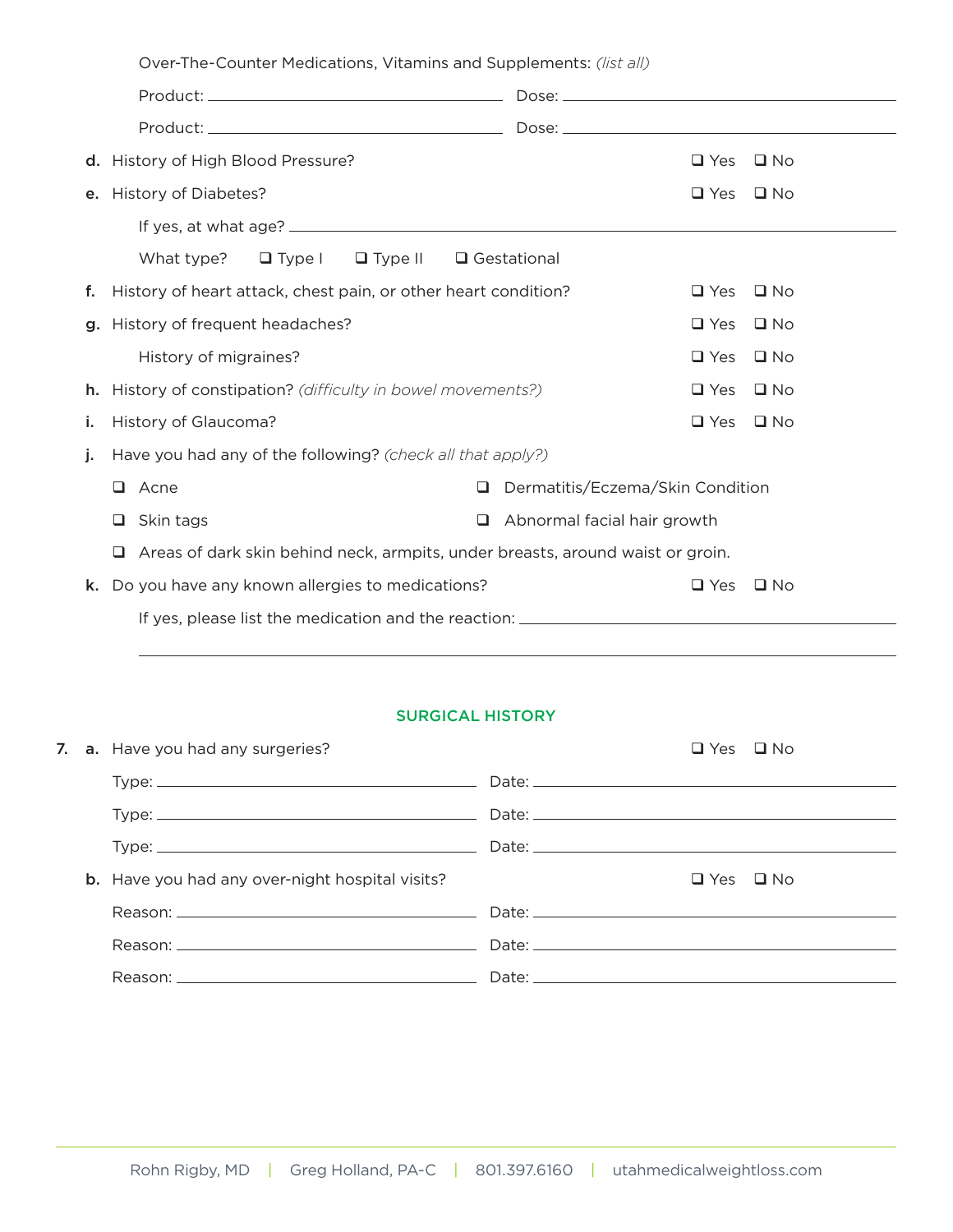### FAMILY HISTORY

|  |  |  |  |  | 8. a. Please list age, health, disease, if overweight and cause of death for each relative: |  |  |  |
|--|--|--|--|--|---------------------------------------------------------------------------------------------|--|--|--|
|--|--|--|--|--|---------------------------------------------------------------------------------------------|--|--|--|

|                      |                      | <b>b.</b> Has any blood relative ever had any of the following? If yes, who? (clarify paternal/maternal)                                                                                                                      |
|----------------------|----------------------|-------------------------------------------------------------------------------------------------------------------------------------------------------------------------------------------------------------------------------|
| Glaucoma             | $\Box$ Yes $\Box$ No | Who: which is a series of the series of the series of the series of the series of the series of the series of the series of the series of the series of the series of the series of the series of the series of the series of |
| Asthma:              | $\Box$ Yes $\Box$ No | Who: which we have a state of the state of the state of the state of the state of the state of the state of the state of the state of the state of the state of the state of the state of the state of the state of the state |
|                      | $\Box$ Yes $\Box$ No |                                                                                                                                                                                                                               |
| Epilepsy:            |                      |                                                                                                                                                                                                                               |
| High Blood Pressure: | $\Box$ Yes $\Box$ No |                                                                                                                                                                                                                               |
| Kidney Disease:      | $\Box$ Yes $\Box$ No | Who: which we have a state of the state of the state of the state of the state of the state of the state of the state of the state of the state of the state of the state of the state of the state of the state of the state |

|  | DidDeles.                                        | $\Box$ res $\Box$ INO |  |                                                                                                                                                                                                                                |                      | $VV \cap C$ . |  |  |
|--|--------------------------------------------------|-----------------------|--|--------------------------------------------------------------------------------------------------------------------------------------------------------------------------------------------------------------------------------|----------------------|---------------|--|--|
|  | <b>Psychiatric Disorder:</b>                     | $\Box$ Yes $\Box$ No  |  | Who: when the contract of the contract of the contract of the contract of the contract of the contract of the contract of the contract of the contract of the contract of the contract of the contract of the contract of the  |                      |               |  |  |
|  | Heart Disease/Stroke:                            | $\Box$ Yes $\Box$ No  |  | Who: which is a series of the series of the series of the series of the series of the series of the series of the series of the series of the series of the series of the series of the series of the series of the series of  |                      |               |  |  |
|  | Obesity:                                         | $\Box$ Yes $\Box$ No  |  | Who: which is a series of the series of the series of the series of the series of the series of the series of the series of the series of the series of the series of the series of the series of the series of the series of  |                      |               |  |  |
|  | Cancer:                                          | $\Box$ Yes $\Box$ No  |  | Who: will be a series of the series of the series of the series of the series of the series of the series of the series of the series of the series of the series of the series of the series of the series of the series of t |                      |               |  |  |
|  | 9. a. Do you smoke? (cigarettes, cigars, e-cigs) |                       |  |                                                                                                                                                                                                                                | $\Box$ Yes $\Box$ No |               |  |  |
|  | b. If yes, are you interested in quitting?       |                       |  |                                                                                                                                                                                                                                |                      |               |  |  |

## NUTRITIONAL EVALUATION

|    |  |                                                                                                           | 10. a. Present weight: __________________ Height (no shoes): __________________ Desired Weight: _____________ |  |  |  |  |  |  |
|----|--|-----------------------------------------------------------------------------------------------------------|---------------------------------------------------------------------------------------------------------------|--|--|--|--|--|--|
|    |  |                                                                                                           |                                                                                                               |  |  |  |  |  |  |
|    |  | c. Birth weight: ______________ Weight at 20 years old: ______________ Weight one year ago: _____________ |                                                                                                               |  |  |  |  |  |  |
|    |  |                                                                                                           |                                                                                                               |  |  |  |  |  |  |
|    |  |                                                                                                           |                                                                                                               |  |  |  |  |  |  |
|    |  |                                                                                                           | e. When did you begin to gain excess weight? (give reasons if known): ______________________________          |  |  |  |  |  |  |
|    |  |                                                                                                           |                                                                                                               |  |  |  |  |  |  |
| f. |  |                                                                                                           | What has been your maximum lifetime weight (non-pregnant) and when? ________________________________          |  |  |  |  |  |  |
|    |  |                                                                                                           |                                                                                                               |  |  |  |  |  |  |
|    |  |                                                                                                           |                                                                                                               |  |  |  |  |  |  |
|    |  |                                                                                                           |                                                                                                               |  |  |  |  |  |  |
|    |  |                                                                                                           |                                                                                                               |  |  |  |  |  |  |
|    |  |                                                                                                           |                                                                                                               |  |  |  |  |  |  |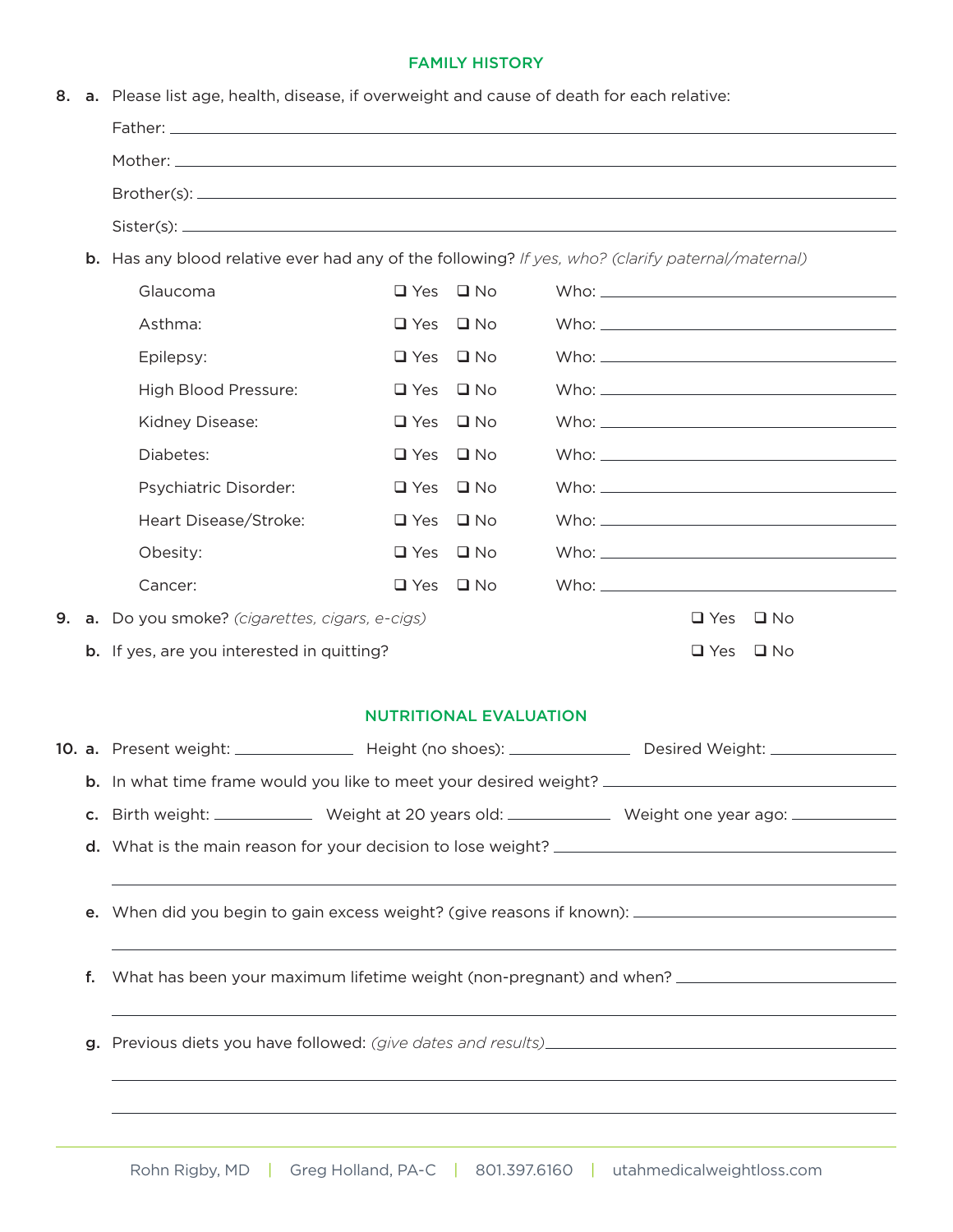|    | <b>h.</b> Previous medications (for weight loss) you have tried: (give dates and results)                                                                                                                                            |                      |           |  |  |  |  |  |  |
|----|--------------------------------------------------------------------------------------------------------------------------------------------------------------------------------------------------------------------------------------|----------------------|-----------|--|--|--|--|--|--|
|    |                                                                                                                                                                                                                                      |                      |           |  |  |  |  |  |  |
| i. | Is your spouse, fiancée, or partner over weight?                                                                                                                                                                                     | $\Box$ Yes           | ⊔ No      |  |  |  |  |  |  |
| j. | Are they supportive about you losing weight?                                                                                                                                                                                         | $\Box$ Yes $\Box$ No |           |  |  |  |  |  |  |
| k. | Do you have a support system?                                                                                                                                                                                                        | $\Box$ Yes $\Box$ No |           |  |  |  |  |  |  |
| Ι. | How often do you eat out per week? $\leq$ 1 2-3 4-7 8-12<br>>12                                                                                                                                                                      |                      |           |  |  |  |  |  |  |
|    |                                                                                                                                                                                                                                      |                      |           |  |  |  |  |  |  |
|    |                                                                                                                                                                                                                                      |                      |           |  |  |  |  |  |  |
|    |                                                                                                                                                                                                                                      |                      |           |  |  |  |  |  |  |
|    |                                                                                                                                                                                                                                      |                      |           |  |  |  |  |  |  |
| a. |                                                                                                                                                                                                                                      |                      |           |  |  |  |  |  |  |
| r. | Do you drink soda?                                                                                                                                                                                                                   | $\Box$ Yes           | $\Box$ No |  |  |  |  |  |  |
|    | If yes: $\Box$ Regular $\Box$ Diet $\Box$ Zero sugar                                                                                                                                                                                 |                      |           |  |  |  |  |  |  |
|    |                                                                                                                                                                                                                                      |                      |           |  |  |  |  |  |  |
| s. | Do you drink alcohol?                                                                                                                                                                                                                | $\Box$ Yes $\Box$ No |           |  |  |  |  |  |  |
|    | If yes, what kind? ___________                                                                                                                                                                                                       |                      |           |  |  |  |  |  |  |
|    |                                                                                                                                                                                                                                      |                      |           |  |  |  |  |  |  |
|    |                                                                                                                                                                                                                                      |                      |           |  |  |  |  |  |  |
| t. | Do you use a sugar substitute?                                                                                                                                                                                                       | $\Box$ Yes $\Box$ No |           |  |  |  |  |  |  |
|    | If yes, what? $\frac{1}{2}$ is the set of the set of the set of the set of the set of the set of the set of the set of the set of the set of the set of the set of the set of the set of the set of the set of the set of the set    |                      |           |  |  |  |  |  |  |
| u. | Do you awaken hungry during the night?                                                                                                                                                                                               | $\Box$ Yes $\Box$ No |           |  |  |  |  |  |  |
|    |                                                                                                                                                                                                                                      |                      |           |  |  |  |  |  |  |
|    | v. Snack Habits:                                                                                                                                                                                                                     |                      |           |  |  |  |  |  |  |
|    |                                                                                                                                                                                                                                      |                      |           |  |  |  |  |  |  |
|    |                                                                                                                                                                                                                                      |                      |           |  |  |  |  |  |  |
|    | How much: <u>example and the second contract of the second contract of the second contract of the second contract of the second contract of the second contract of the second contract of the second contract of the second cont</u> |                      |           |  |  |  |  |  |  |